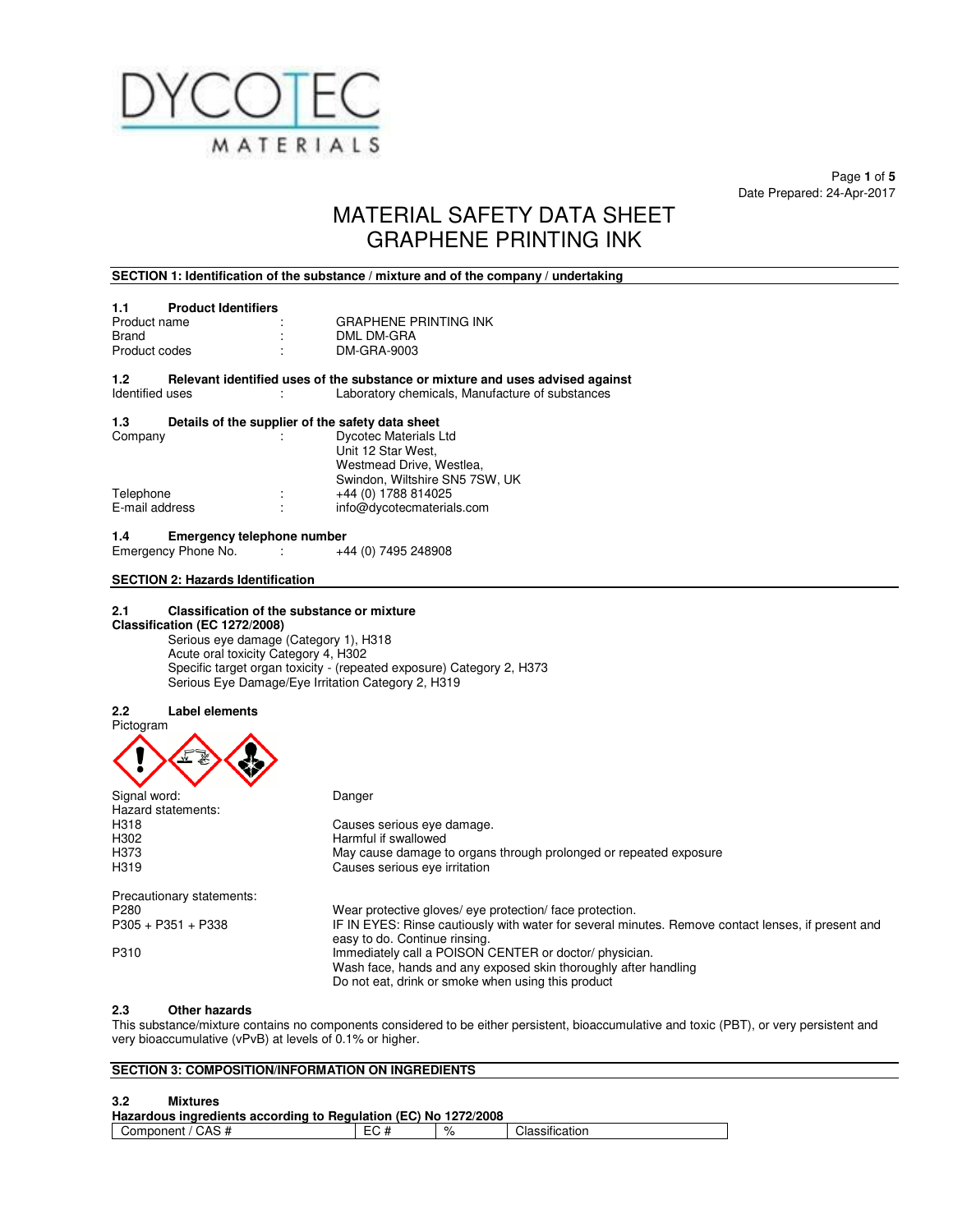| Page 2 of 5 |  |  |  |
|-------------|--|--|--|
|-------------|--|--|--|

| Poly(3,4-ethylenedioxythiophene)-<br>poly(styrenesulfonate) | $0.1 - 5$ | H318              |
|-------------------------------------------------------------|-----------|-------------------|
| Diethylene glycol<br>111-46-6                               | $1 - 20$  | H302, H373        |
| Ethyl alcohol<br>64-17-5                                    | $1 - 10$  | H <sub>3</sub> 19 |

See Section 16 for full text of H phrases.

#### **SECTION 4: FIRST AID MEASURES**

#### **4.1 Description of first aid measures**

#### **Inhalation**

Remove to fresh air. If breathing is difficult, give oxygen. Apply artificial respiration if patient is not breathing. Obtain medical attention immediately.

#### **Ingestion**

If swallowed, call a physician immediately. Only induce vomiting at the instruction of a physician. Never give anything by mouth to an unconscious person. Seek immediate medical advice.

#### **Skin contact**

Remove contaminated clothing and shoes without delay. Wear impermeable gloves. Wash immediately with plenty of water. Pay particular attention to skin crevices, nail folds, etc. Do not reuse contaminated clothing without laundering. Do not reuse contaminated leatherware. Seek immediate medical advice. **Eye contact** 

#### Rinse thoroughly with plenty of water for at least 15 minutes. Obtain medical attention immediately.

#### **4.2 Most important symptons and effects, both acute and delayed**

Causes serious eye damage.

# **4.3 Indication of any immediate medical attention and special treatment needed**

Not applicable

#### **SECTION 5: FIRE-FIGHTING MEASURES**

#### **5.1 Extinguishing media Suitable extinguishing media**

Use water spray, alcohol foam, carbon dioxide or dry chemical to extinguish fires. Water stream may be ineffective.

#### **5.2 Special hazards arising from the substance or mixture**

Keep containers cool by spraying with water if exposed to fire.

#### **5.3 Advice for firefighters**

#### **Protective Equipment:**

Firefighters, and others exposed, wear self-contained breathing apparatus. Wear full firefighting protective clothing. See MSDS Section 8 (Exposure Controls/Personal Protection).

#### **5.4 Further information**

No data available

#### **SECTION 6: ACCIDENTAL RELEASE MEASURES**

#### **6.1 Personal precautions, protective equipment and emergency procedures**

## Use personal protective equipment. Avoid breathing vapors, mist or gas. Ensure

adequate ventilation. Evacuate personnel to safe areas. For personal protection see section 8.

#### **6.2 Environmental precautions**

Prevent further leakage or spillage if safe to do so. Do not let product enter drains. Discharge into the environment must be avoided.

#### **6.3 Methods and materials for containment and cleaning up**

Wipe up with inert absorbent material (e.g. cloth, fleece) and arrange disposal without creating dust. Sweep up and shovel. Keep in suitable, closed containers for disposal.

#### **6.4 Reference to other sections**

For disposal see section 13.

#### **SECTION 7: HANDLING AND STORAGE**

#### **7.1 Precautions for safe handling**

Avoid contact with skin and eyes. Avoid inhalation of vapour or mist. Keep away from sources of ignition - No smoking.Take measures to prevent the build up of electrostatic charge.

For precautions see section 2.2.

#### **7.2 Conditions for safe storage, including any incompatibilities**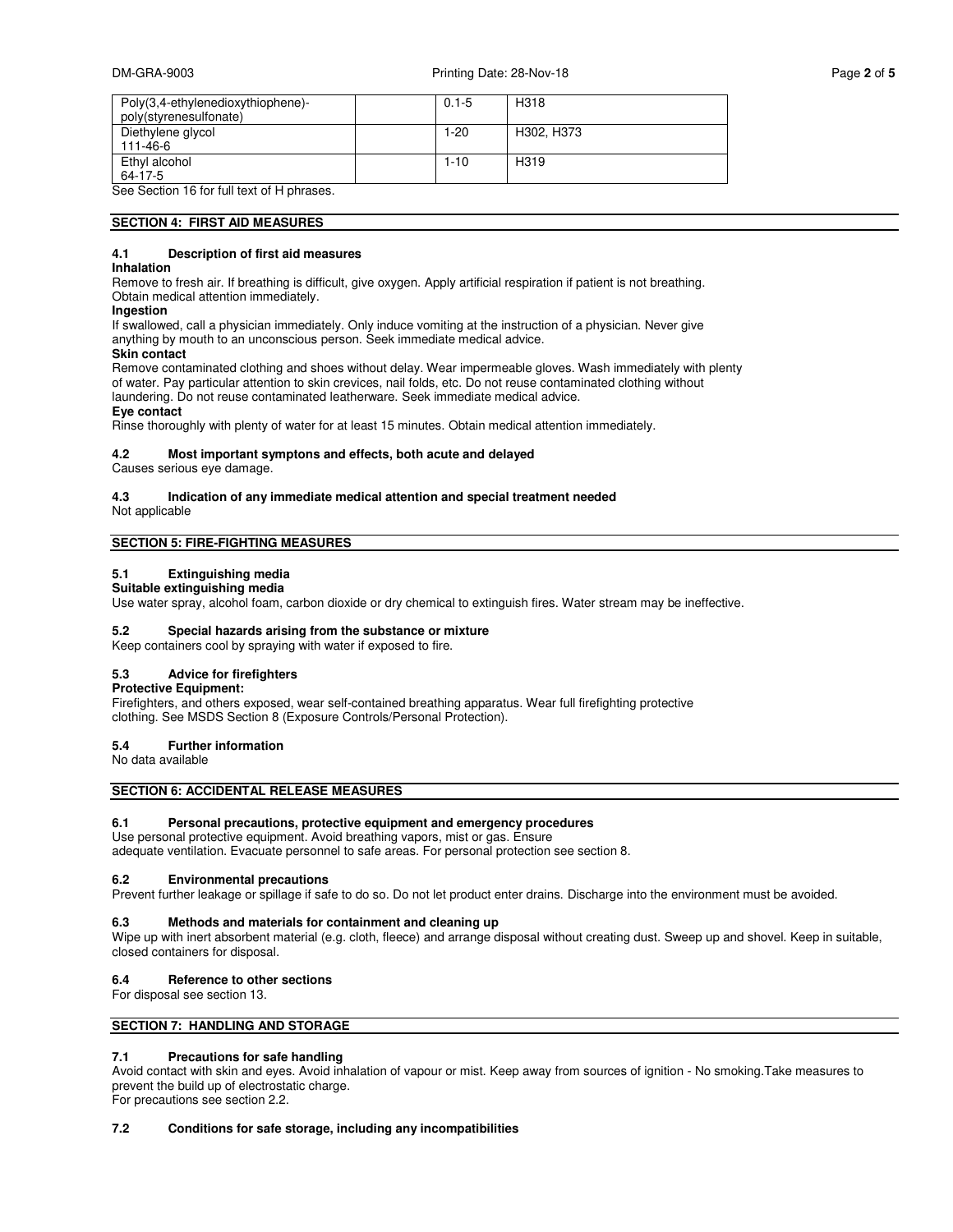Areas containing this material should have fire safe practices and electrical equipment in accordance with applicable regulations and/or guidelines. Standards are primarily based on the material`s flashpoint, but may also take into account properties such as miscibility with water or toxicity. All local and national regulations should be followed. Store in a cool, dry, well ventilated place and keep container tightly closed. Avoid flammable gas mixtures. Take precautionary measures against electrostatic loading - earthing necessary during loading operations.

#### **7.3 Specific end use(s)**

Apart from the uses mentioned in section 1.2 no other specific uses are stipulated

#### **SECTION 8: EXPOSURE CONTROLS/PERSONAL PROTECTION**

#### **8.1 Control parameters – Components with workplace control parameters**

No data available

### **8.2 Exposure Controls**



#### **Appropriate engineering controls**

Avoid contact with skin, eyes and clothing. Wash hands before breaks and immediately after handling the product.

#### **Eye/face protection**

Use approved safety glasses with side shields. Eyewear complying with an approved standard should be worn if a risk assessment indicate eye contact is possible. The following protection should be worn: Chemical splash goggles or face shield.

### **Skin protection**

Prevent contamination of skin or clothing when removing protective equipment. Barrier creams may be used in conjunction with the gloves to provide additional skin protection. Wear impermeable gloves and suitable protective clothing.

#### **Hand protection**

Use neoprene, nitrile, or rubber gloves to prevent skin contact.Gloves must be inspected prior to use. The selected protective gloves have to satisfy the specifications of EU Directive 89/686/EEC and the standard EN 374 derived from it. Wear protective gloves made of the following material: Nitrile rubber. The most suitable glove should be chosen in consultation with the glove supplier/manufacturer, who can provide information about the breakthough time of the glove material. Use proper glove removal technique (without touching glove's outer surface) to avoid skin contact with this product. Dispose of contaminated gloves after use in accordance with applicable laws and good laboratory practices. Wash and dry hands.

#### **Hygiene measures**

Do not smoke in work area. Wash hands thoroughly after handling. Promptly remove any clothing that becomes contaminated. When using do not eat, drink orsmoke. Contaminiated clothing should be placed in a closed container for disposal of decontamination. Warn cleaning personnel of any hazardous properties of the product.

#### **Respiratory protection**

Where risk assessment shows air-purifying respirators are appropriate use a full-face particlerespirator type N100 (US) or type P3 (EN 143) respirator cartridges as a backup to engineering controls. If the respirator is the sole means of protection, use a full-face supplied air respirator. Use respirators and components tested and approved under appropriate government standards such as NIOSH (US) or CEN (EU). **Control of environmental exposure** 

Prevent further leakage or spillage if safe to do so. Do not let product enter drains. Discharge into the environment must be avoided.

#### **SECTION 9: PHYSICAL AND CHEMICAL PROPERTIES**

#### **9.1 Information on basic physical and chemical properties**

| Ink               |
|-------------------|
| <b>Black</b>      |
| No data available |
| No data available |
| No data available |
| No data available |
| No data available |
| No data available |
| No data available |
| No data available |
| No data available |
| No data available |
| No data available |
| No data available |
| No data available |
| No data available |
| No data available |
| No data available |
| No data available |
| No data available |
| No data available |
|                   |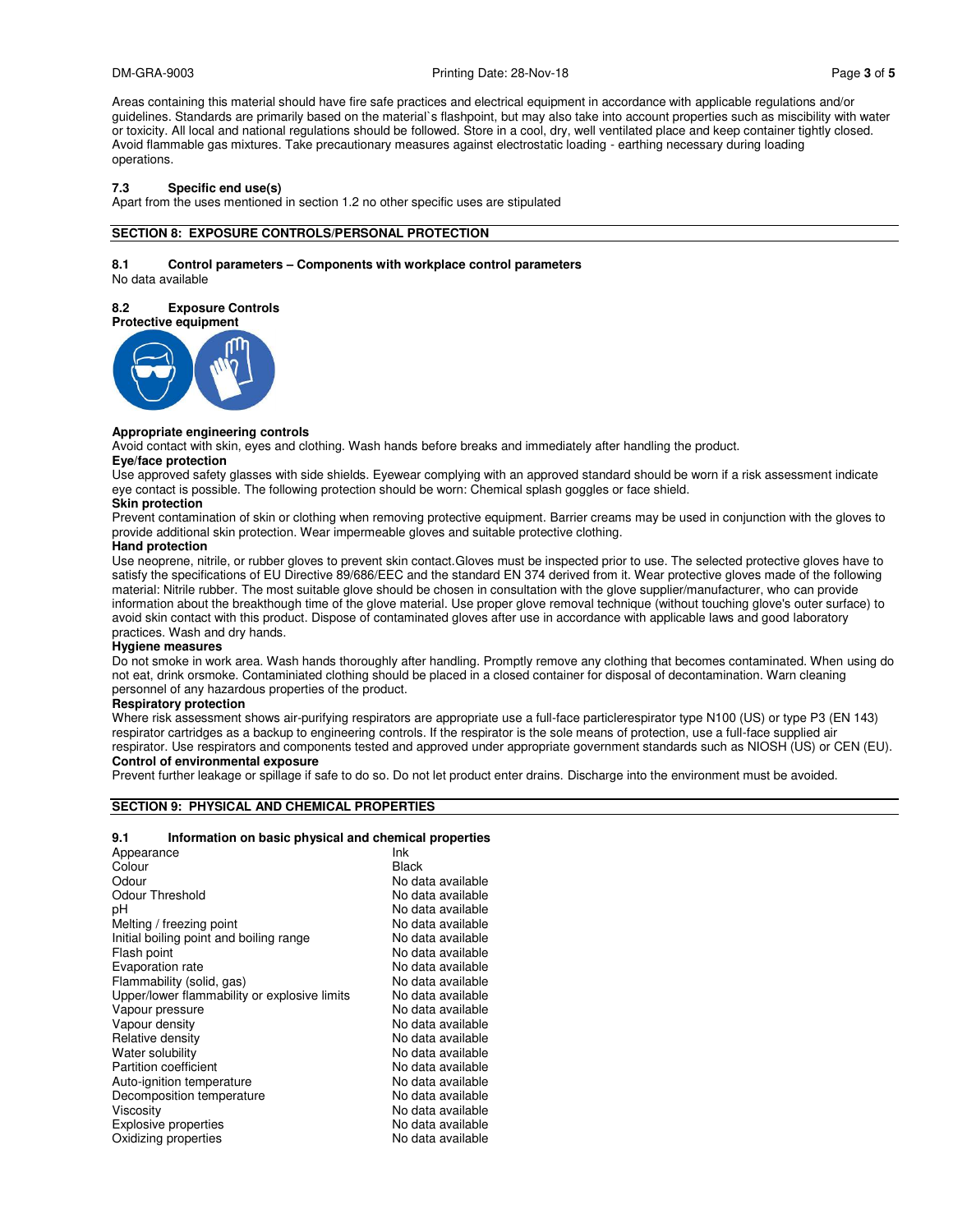#### **9.1 Other information**  No data available

#### **SECTION 10: STABILITY AND REACTIVITY**

#### **10.1 Reactivity**

No data available **10.2 Chemical stability**  Stable under recommended storage conditions. **10.3 Possibility of hazardous reactions**  No data available **10.4 Conditions to avoid**  Heat, flames and sparks.<br>**10.5 Incompatible 10.5 Incompatible materials**  Strong oxidizing agents, plastics.<br>10.6 Hazardous decompos **10.6 Hazardous decomposition products**  Carbon monoxide, carbon dioxide. Other decomposition products – No data available. In the event of fire - see section 5

#### **SECTION 11: TOXICOLOGICAL INFORMATION**

#### **Acute toxicity:**

| Component / CAS # | LD/LC50                                 |  |
|-------------------|-----------------------------------------|--|
| Diethylene glycol | $LD50 = 12565$ mg/kg (Rat)              |  |
|                   | $LD50 = 11890$ mg/kg (Rabbit)           |  |
| Ethyl alcohol     | LD50 Oral = $3450$ mg/kg (Mouse)        |  |
|                   | LC50 Inhalation = $20000$ ppm/10H (Rat) |  |

**Skin corrosion/irritation:**  No data available **Serious eye damage/eye irritation:**  No data available **Respiratory or skin sensitization:**  No data available **Germ cell mutagenicity:**  No data available **Carcinogenicity**  This product is or contains a component that is not classifiable as to its carcinogenicity based on its IARC, ACGIH, NTP, or EPA classification. **Reproductive toxicity:**  No data available **Specific target organ toxicity – single exposure:**  No data available **Specific target organ toxicity – repeated exposure:**  No data available **Aspiration hazard:**  No data available **Additional Information:** RTECS - No data available.

#### **SECTION 12: ECOLOGICAL INFORMATION**

#### **TOXICITY, PERSISTENCE AND DEGRADABILITY, BIOACCUMULATIVE POTENTIAL, MOBILITY IN SOIL, OTHER ADVERSE EFFECTS**

#### **HAZARDOUS INGREDIENT TOXICITY DATA**

| Component / CAS # | <b>Toxicity to Algae</b> | <b>Toxicity to Fish</b>            | <b>Toxicity to Water Flea</b> |
|-------------------|--------------------------|------------------------------------|-------------------------------|
| Diethylene glycol | No data available        | $LC50: = 75200$ mg/L, 96h          | $EC50: = 84000$ mg/L, 48h     |
|                   |                          | flow-through (Pimephales promelas) | (Daphnia magna)               |
| Ethyl alcohol     | $EC50 (72h) = 275 mg/l$  | Fathead minnow                     | $EC50 = 9268$ mg/L/48h        |
|                   | (Chlorella vulgaris)     | (Pimephales promelas)              | $EC50 = 10800$ mg/L/24h       |
|                   |                          | $LC50 = 14200$ mg/l/96h            |                               |

**Toxicity**  No data available **Persistence and degradability**  No data available **Bioaccumulative potential**  No data available **Mobility in soil**  No data available **Results of PBT and vPvB assessment**  No data available **Other adverse effects**  No data available.